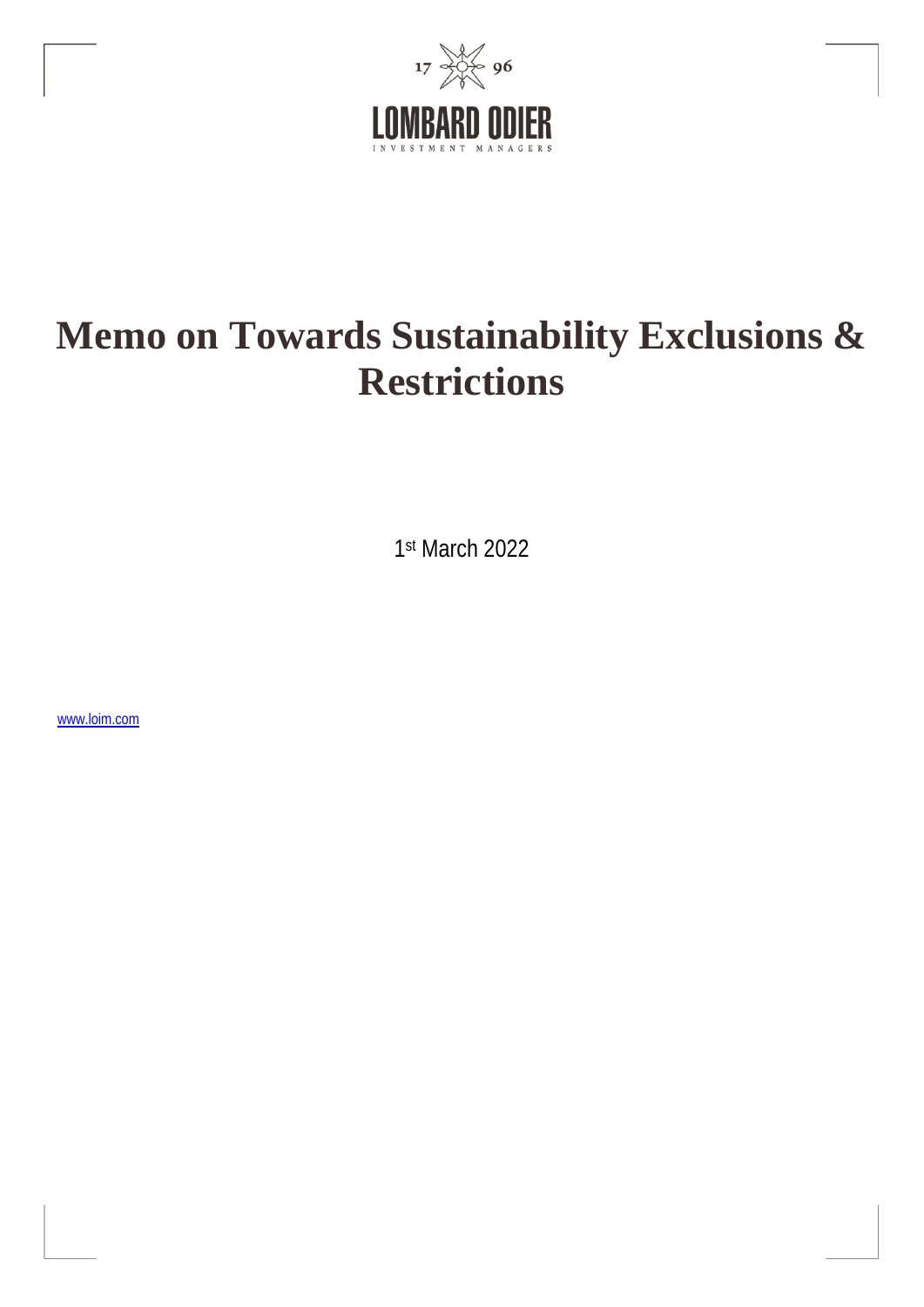## Table of contents

| <b>Definitions</b>                                                                                               | 3              |
|------------------------------------------------------------------------------------------------------------------|----------------|
| Background                                                                                                       | 3              |
| <b>Restrictions</b>                                                                                              | 3              |
| LOIM shall restrict investment in the following companies in respect of LOIM Towards Sustainability Label Funds: | 3              |
| <b>Exclusions</b>                                                                                                | 3              |
| Sector restrictions                                                                                              | 3              |
| Other key ESG issues                                                                                             | $\overline{4}$ |
| Biodiversity, Water utilisation, waste management, taxation, gender & diversity                                  | 4              |
| Overrides                                                                                                        | 5              |
| <b>Amendments</b>                                                                                                | 5              |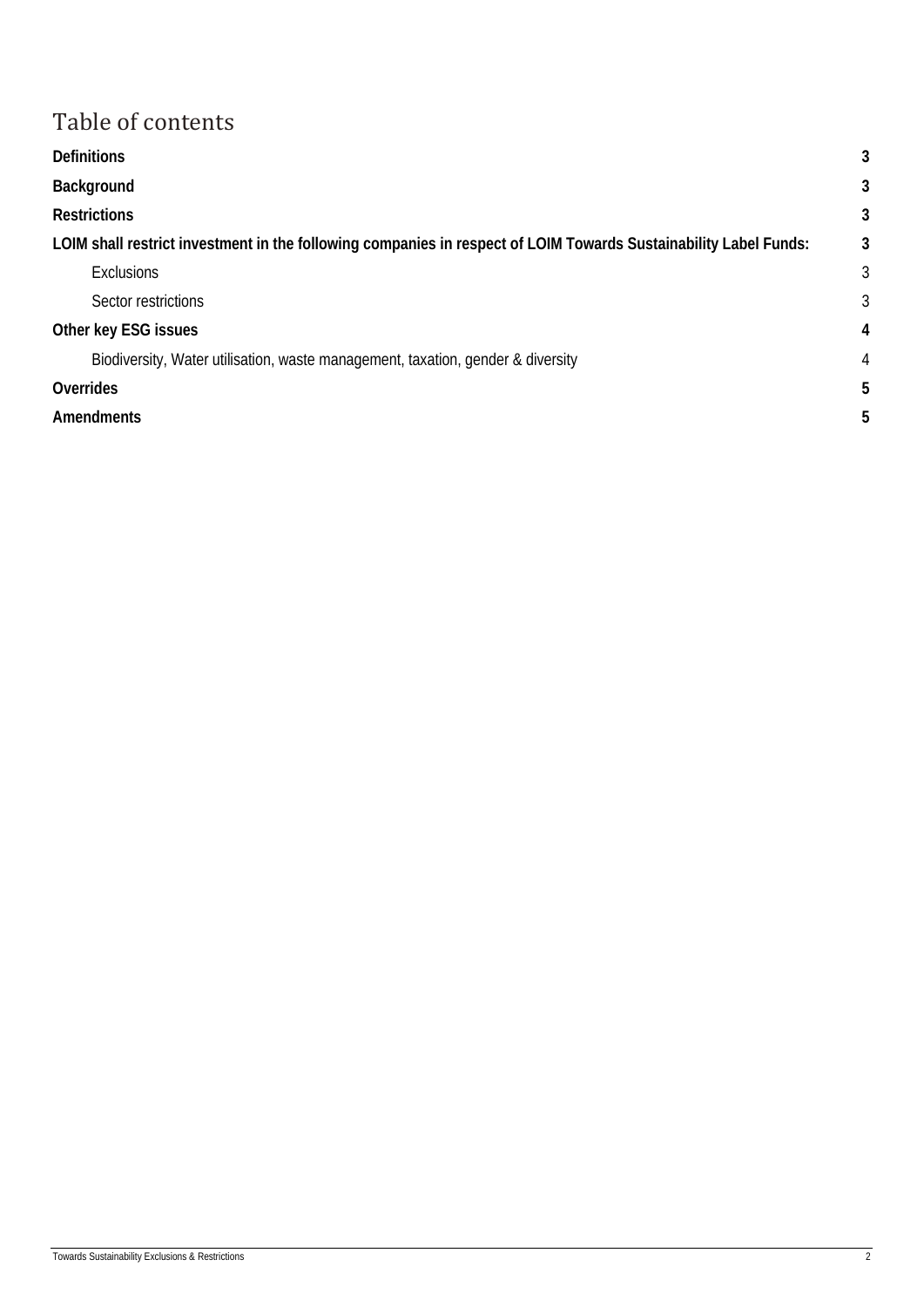## <span id="page-2-0"></span>**Definitions**

| <b>LOIM</b>                              | Lombard Odier Investment Managers                                                               |
|------------------------------------------|-------------------------------------------------------------------------------------------------|
| <b>LOIM Towards Sustainability Label</b> | Investment funds managed by the LOIM group which have attained the Towards Sustainability label |
| <b>Funds</b>                             | certification.                                                                                  |

## <span id="page-2-1"></span>**Background**

The Towards Sustainability label is based on specific quantitative and qualitative rules referred to as Quality Standards. It requires exclusion of the financing of a limited number of practices that are widely regarded as unsustainable. The Quality Standards do not stipulate how the requirements should be fulfilled in practice: this is left to the expertise of the portfolio manager. The standard provides a mix of exclusion, impact, engagement, transparency, and accountability. The balance of these elements and the specific requirements associated, will evolve, and be adapted over time to reflect the evolving expectations of investors and the needs of society, and the legislative translation of these needs and expectations. As such, the Quality Standards are not fixed and shall be evaluated regularly in a multi-stakeholder context.

## **Purpose**

The purpose of this memorandum is to set out the restrictions which LOIM has determined to follow in respect of LOIM Towards Sustainability Label Funds.

## <span id="page-2-2"></span>**Restrictions**

<span id="page-2-3"></span>LOIM shall restrict investment in the following companies in respect of LOIM Towards Sustainability Label Funds:

#### <span id="page-2-4"></span>**Exclusions**

- **Controversial weapons**: shall be restricted in accordance with LOIM's Exclusion Policy.
- **Essential food commodities:** shall be restricted in accordance with LOIM's Exclusion Policy.
- **Oppressive regimes***:* Please refer to LOIM Financial Sanctions & Embargoes Policy for further information.

#### <span id="page-2-5"></span>Sector restrictions

Unless otherwise validated in accordance with LOIM's exclusion override process as detailed below, LOIM shall restrict investments in the following companies for the LOIM Towards Sustainability Label Funds:

#### **Tobacco**:

• Companies deriving more than 5% (included) of their revenues from either production of tobacco products or retailing of tobacco products/services shall be excluded.

#### **Conventional weapons**:

- Firearms: companies deriving more than 5% (included) of their revenues from firearms. All categories (military/civilian customers, manufacturers/retail/distribution, key components manufacturers) shall be excluded.
- Military contracting: companies deriving more than 5% (included) of their revenues from manufacturing military weapon systems and/or integral, tailor-made components or these weapons or providing tailor-made products and/or services that support military weapons shall be excluded.

#### **Coal:**

- Companies operating in thermal coal mining and/or thermal coal power generation shall meet all the following criteria:
	- o The company's absolute production of or capacity for thermal coal-related products/services shall not be increasing.
	- o The company shall meet at least one of the following criteria:
		- have a SBTi ("Science Based Targets initiative") target set at well-below 2°C or 1.5°C, or have a SBTi 'Business Ambition for 1.5°C' commitment
		- derive less than 5% of its revenues from thermal coal mining and/or thermal coal power generation
		- have less than 10% of CapEx dedicated to thermal coal mining and/or thermal coal power generation and not with the objective of increasing revenue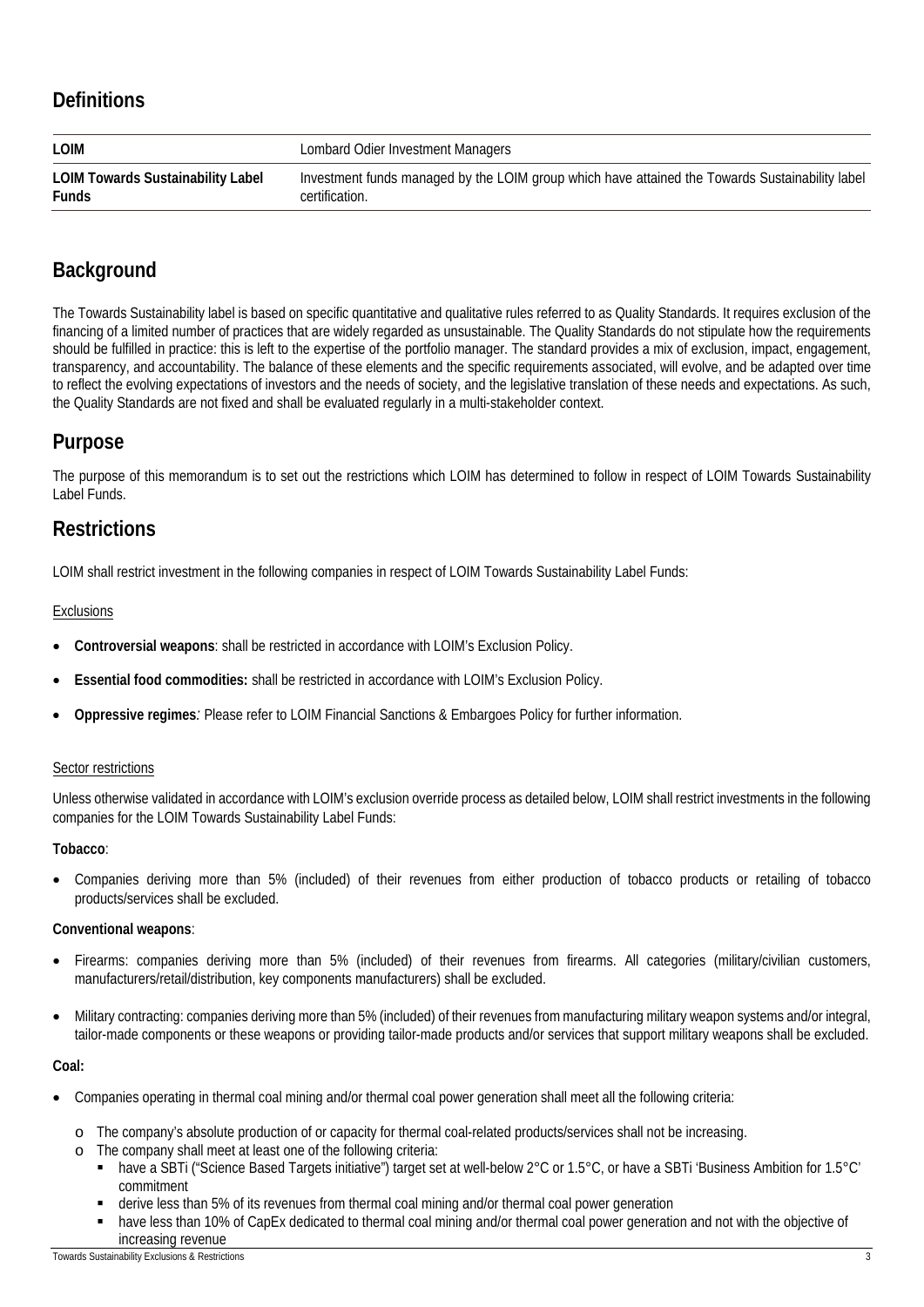have more than 50% of CapEx dedicated to contributing activities

#### **Unconventional oil & gas:**

- Companies with revenues derived from activities related to unconventional oil & gas, namely tar sands, shale gas and oil and artic oil & gas exploration, shall meet the following criteria:
	- o The company's absolute production of or capacity for unconventional oil and gas-related products/services shall not be increasing.
	- o The company shall meet at least one of the following criteria:
		- have a SBTi target set at well-below 2°C or 1.5°C, or have a SBTi 'Business Ambition for 1.5°C' commitment
		- derive less than 5% of its revenues from unconventional oil and gas-related activities
		- have more than 50% of CapEx dedicated to contributing activities

#### **Conventional oil & gas:**

- Companies with revenues derived from activities related to exploration, extraction, refining and transportation of oil and gas, or providing dedicated equipment or services shall meet one of the following criteria:
	- **have a SBTi target set at well-below 2°C or 1.5°C, or have a SBTi 'Business Ambition for 1.5°C' commitment**
	- derive less than 5% of its revenues from oil and gas-related activities
	- have less than 15% of CapEx dedicated to oil and gas-related activities and not with the objective of increasing revenue
	- have more than 15% of CapEx dedicated to contributing activities

#### **Power generation:**

- Companies with revenues derived from activities related to the generation of power/heat from non-renewable energy sources, or providing dedicated equipment or services shall meet the following criteria:
	- o the company's absolute production of or capacity for non-renewable energy-related products/services shall not be structurally increasing.
	- o the company's absolute production of or capacity for contributing products/services shall be increasing, subject to data availability.
	- o the company shall meet at least one of the following criteria:
		- have a SBTi target set at well-below 2°C or 1.5°C, or have a SBTi 'Business Ambition for 1.5°C' commitment
		- derive more than 50% of its revenues from contributing activities
		- have more than 50% of CapEx dedicated to contributing activities
		- **have a carbon intensity lower than the annual threshold shown below**

|                                                        | 2019 2020 2021 2022 2023 2024 2025 |  |  |  |
|--------------------------------------------------------|------------------------------------|--|--|--|
| Max. gCO <sub>2</sub> /kWh 429 408 393 374 354 335 315 |                                    |  |  |  |

**Phase-out margin for conventional oil & gas and/or power generation**

- The phase-out margin applicable only to companies involved in **conventional oil & gas** and/or **power generation** is established to capture companies that are transitioning towards Paris agreements targets. Notwithstanding the above-described restrictions, companies involved in **conventional oil & gas** and/or **power generation** are deemed eligible for investment if they meet the following criteria
	- o the company must not be increasing the use of non-renewable energy-related products/services.
	- o the total portfolio phase-out margin exposure will be 5%. This will decrease by 1% each year, starting 1 January 2023.
	- o the company must be an 'ESG leader' and be within the top 25% when rated against it peers. The company must also have a strategy to reduce the adverse impact of their activities, and to increase their contributing activities.

o

#### **Use-of-proceeds Instruments**

Per the Revised Towards Sustainability Quality Standard Final criteria issued in the May 2021, use-of-proceeds instruments issued by companies that do not comply with the above criteria, can be eligible for inclusion in the fund.

## <span id="page-3-0"></span>**Other key ESG issues**

#### <span id="page-3-1"></span>Biodiversity, Water utilisation, waste management, taxation, gender & diversity

The Lombard Odier ESG/CAR Industrial Materiality Rating Methodology ("Rating Methodology") used in connection with the management of LOIM Towards Sustainability Label Funds encompasses relevant indicators covering not only greenhouse gas emissions and energy performance, but also biodiversity, water utilisation, waste management, social and employee matters, human rights and anti-corruption and bribery. Considerations and valuation of these key ESG issues are embedded in the ESG score produced by the [Rating Methodology].

Please see below a non-exhaustive list of indicators considered in the Rating Methodology:

• Water utilisation: Water intensity, Water Risk Management, Water Management Programmes